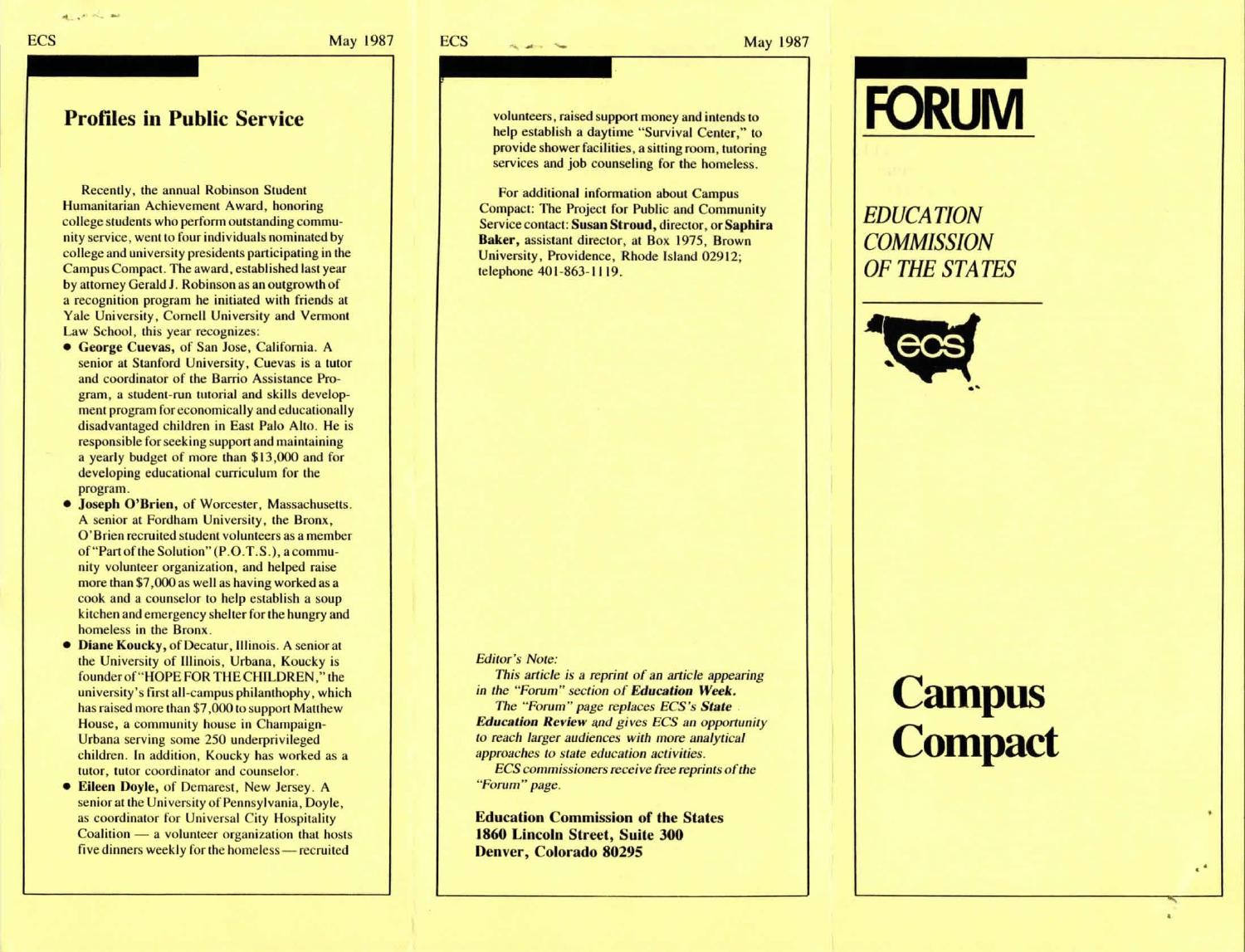**ECS** 

Critics charge that an entire generation of college students has lost any notion of public service as an integral part of their private lives and that colleges and universities are doing little if anything to counter this disturbing social drift.

Students, faculty and executives at more than 120 campuses across the country are proving them wrong through their participation in a highly spirited venture called Campus Compact: The Project for Public and Community Service.

Affording youth the opportunity to serve their community is an idea with generational stayingpower. Consider the Civilian Conservation Corp, established 1933, and later the Peace Corps, each of which served two preceding generations as well as the call by several White House hopefuls for a federally sponsored youth service program. In addition, no less than five national service bills have been introduced in the 100th Congress and a growing coalition of leaders from education, social services, government and religion are giving impetus to the idea.

While the vision grows and gathers the momentum of public attention, college and university presidents who have signed on with the Campus Compact have been directing their energies to increasing student participation in public service for the past three years.

Headquartered at Brown University, Campus Compact is under the administrative direction of the Education Commission of the States. Growing out of the perception that college students are exposed to programs that overemphasize vocational pursuits at the expense of responsible civic involvement in democratic society, about three dozen college leaders met in April 1985 to discuss efforts they could take to encourage the ethic of public service

..

through hands-on experience. Since then their numbers have grown exponentially.

Campus Compact aims to promote public service as a strong component of a well-structured higher education. ECS President Frank Newman, a former university president who coordinated the establishment of this project, suggests that colleges could establish campus centers for volunteer programs with paid staff coordinators or provide more adequate information about public service careers through existing career counseling and even offer fellowships for students proposing public service projects during their summer vacation  $$ all of which are examples of programs now underway at some colleges and universities in the Campus Compact.

Newman also observes that overall, few students are aware of service opportunities in their own communities. As most universities do not have co-curricular service organizations on campus and few actively encourage public service, the very notion of community service suffers a lack of status.

Campus Compact: The Project for Public and Community Service is chaired by Father Timothy S. Healey, S.J., president of Georgetown University; Howard Swearer, president of Brown University; and Donald Kennedy, president of Stanford University. The Compact has earned the financial support of the private sector. Foundation funds from Ford, Johnson and Atlantic Richfield are being used to:

- Establish a public service network to match students seeking service opportunities with local and regional service agencies
- Assist the establishment of on-campus public service centers
- .. • Consolidate and improve access to public service information through a national information clearinghouse
	- Sponsor regional meetings with legislators and representatives from business, higher education and philanthropy
	- Develop creative proposals for federal assistance through student-aid-for-service work
	- Put the issue of youth service on the national agenda by promoting public awareness of the need for a revitalized commitment to service and by stressing workable solutions

#### **A Survey or Campus Activity**

Earlier this year, Campus Compact released results of a poll taken at 67 colleges and universities indicating that among all surveyed institutions, student public service activities were at least nominally supported through programs either coordinated or sponsored by the university.

- 76% offer voluntary programs with some institutional support.
- *66%* have an information clearinghouse or coordinating office.
- 78% offer public service internships through academic departments.
- 84% allow students to receive academic credit for service work.
- *Almost half* have actually established public service centers.

The survey also reveals that students on these campuses are engaged in a wide range of activity, some receiving institutional support and others that students are designing and conducting independently. The following data is culled from the survey.

- 34% of the surveyed institutions estimate that slightly more than 20% of their student body is involved in public service activity.
- 21% of the institutions estimate that between 10-20% of the students are involved in public service.
- $\bullet$  9% of the institutions estimate that less than 10% of their students are involved in public service.
- /6%ofthe institutions estimate that less than *5%*  of their students are involved.
- 18% of the institutions are unable to determine the estimate of their students involved in public service.

One problem with tracking public service student activity is the fact that nonresidential and older students may be participating on their own and actually would be counted if the institution had better information about them.

**ECS** 

**r.** 

 $\epsilon_{\rm B}$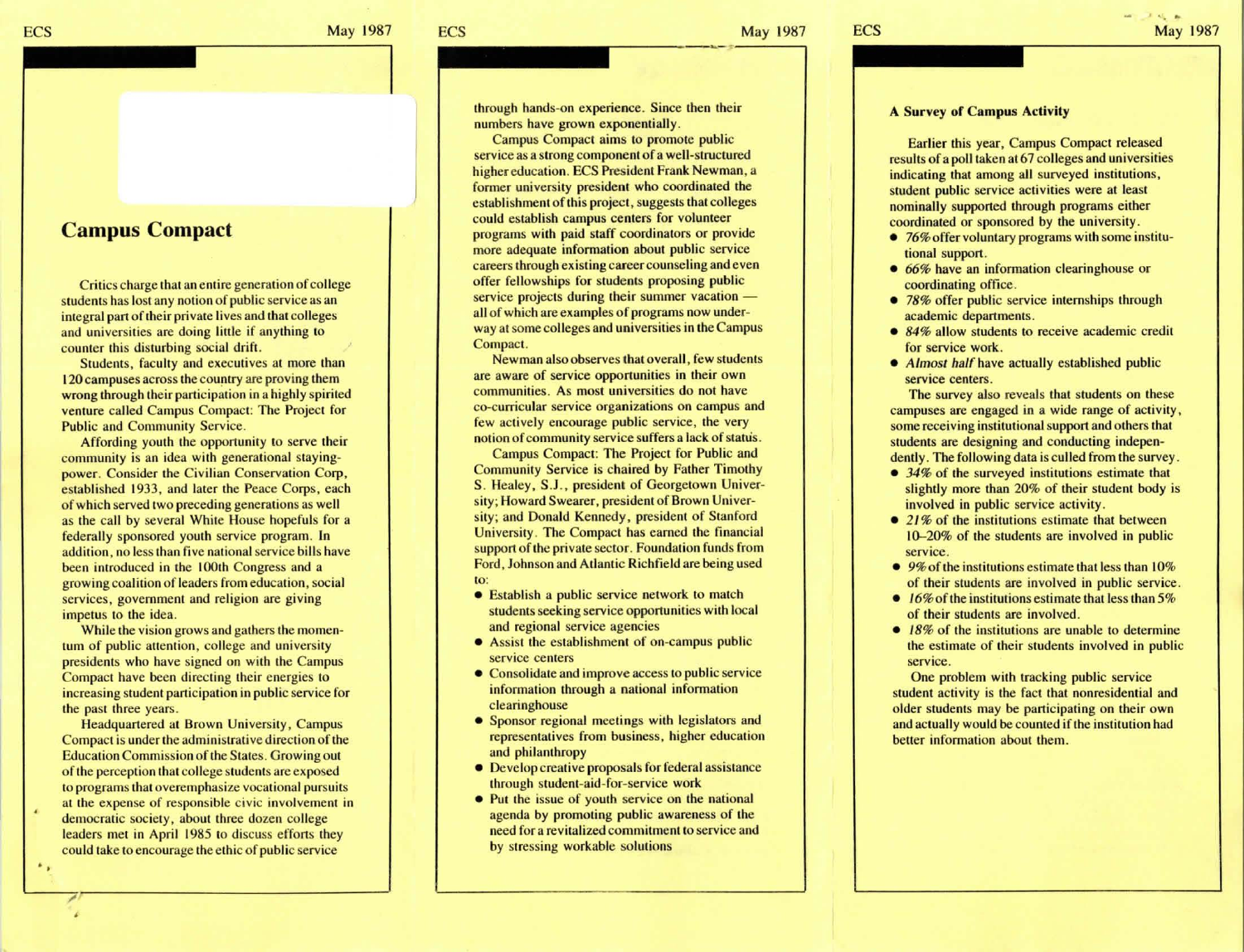

### **SON STROUGHT TO THE MODERN TO SAY ROLL** Colleges Encourage Student Volunteers

By NADINE BROZAN

HEN the Campus Compact, an organization of<br>university presidents<br>and chancellors, was established in November 1985 to stin tablished in November 1985 to stimulate student participation in volume<br>tary community service, some of its foundars wondered how much enthus<br>starm there would be for its message.<br>Siarm there would be for its message.<br>One of the wilderness, and if was not clear that anyone would listen in the political or academic worlds or in the pub-

..<br>Fourteen months later, it has be-Fourteen months later, it has be-<br>come clear that educators and law-<br>makers in a variety of institutions<br>were listening. "We set the goal for<br>membership in the Campus Compact<br>at all campuses, and with no recruit-<br>ing effo ing efforts at all we now have 121<br>presulting 259 cam-<br>presenting 259 cam-<br>present and Dr. Newman, who was<br>poined in founding the coalition by<br>three university presidents: Howard<br>R. Sweener, president of Brown University,

Ellen Shaw, Barnard '89, preparing to feed a baby at the Broadway Presbyterian Church soup kitchen.

**reity. Dr. Newman** Subsequent of the Education. Com-<br>It is president of the Education. Com-<br>mission of the University of Rhode 

island.<br>- Other barometers of the interest in<br>enlisting students in social causes include these: o When the presidents of the<br>Seven Sisters'' colleges — Barnard

Smith, Wellesley, Vassar, Bryn<br>Mawr, Mount Holyoke and Radcliffe<br>— held their annual meeting at Bar-<br>nard in November, the sole topic on .<br>Smith

-27

new in viverincer, the side uppe on<br>the agenda was "Public Service: A<br>New Look at an Old Tradition."<br>• In Washington Senator Claiborne<br>Pell, Democrat of Rhode Island, has nced his intention to introduce a hill to provide turision assistance to

college students in return for cor

conege students in return for com-<br>munity or military service.<br>In California, the State Legisla-<br>ture adopted a resolution in August<br>California<br>and the California State University to<br>and the California State University to and the California Siste University to<br>and the California Siste University to<br>selonit plans to require community<br>service by all students who attend<br>ceive state financial aid at private in-<br>ceive state financial aid at priv There are enormous unmed. said; "There are enormous unmet<br>needs that we cannot get to because<br>of insufficient tax resources. Students<br>are given a substantial subsidy and it<br>is appropriate that they learn early to<br>give as well as take."

give as well as take."<br>
• The Carregie Foundation for the<br>
• The Carregie Foundation, in its as-<br>
sessment of higher educations that<br>
year, included recommendations that<br>
year, included recommendations that<br>
project and th vote a year to volunteer work.

Voce a year to volunteer work.<br>Asked what had made this issue<br>timely now, Ernest L. Boyer, presi-<br>dent of the Carnegie Foundation for<br>the Advancement of Teaching, said,<br>"It is not overstating the case to say that are that among many young people we Four a unique una unique terminal concerns."<br>Social and ethical concerns." Re-1<br>searchers for the foundation who view-<br>ited 29 colleges in late 1984 found, he-3 Correges an race coverages.<br>"that a preoccupation with per 28 sonal intersts seemed to domi away music comes to and lack of concern for an





#### ી લેવાયું છે. More Students Offering Help Off-Campus

Continued From Page Cl

 $\overline{a}$ commitment to social issues." "That mood," Dr. Boyer added,<br>"That mood," Dr. Boyer added,<br>"was so pervasive that one had to ask about the purpose of education."

about the purpose of education."<br>
But the researchers also found an-<br>
ther trend, he said: "We saw a stir-<br>
ring of interest through voluntary ac-<br>
thrigh that there is still altruism and the<br>
lighthat there is the eigaped remind them of larger opportuni-

DES."<br>Dr. Swearer of Brown described<br>the formation of the Campus Commercial<br>pact: "What brought us together<br>were two contradictory impressions<br>of student attitudes, both of which we<br>deter designed Some sum dents were idealistic and active, and<br>we wanted to give them support-<br>Others typified the 'me' generation."

One is pure<br>of Stanford said he<br>had been troubled for several years<br>by the lack of coordinated efforts on<br>the campus. "It seemed to me," he<br>said, "that the various signals to

which the young listen had not been<br>encouraging the development of interest in public service, either as a<br>volunteer or as a professional." In<br>1983 he recruited Catherine Milton to-<br>assess the efforts that were being<br>made

ment.<br>
Ma. Milton asid: "We found that<br>
Ma. Milton asid: "We found that<br>
while there was emhusiasm on the<br>
part of students, there was not a<br>
strong institutional support network.<br>
Students need that, thy need staff to<br>
St help them develop projects, and they need ways to tie those projects in with

need ways to the those projects in with<br>a needernic work."<br>As a result, the university operated.<br>the Public Service Center with Msi.<br>Milton as director. Under its umbrel-<br>la, students assist religiose from El.<br>Salvador, tu

ington.<br>Other campuses also encourage soother campuses also encourage so-<br>claimed in the Brown Sudent Context of the Brayers of the Brayers of the Brayers of the line<br>the largest campus organization, some student volunteers operate a<br>big brother-big sister progr students work in a soup kitchen. At Harvard, Derek Bok, the president, set aside 3 in filion four years ago to immulty service, and now students in munity service, and now students in one program serve as advocates for th

the homeless,  $\ldots$ <br>
An idealgan State University, studies and the control of the family dents densed as clows visit children<br>
dents dreased as clows a sure of the electric<br>
dents denote a university of ficial<br>
And at Hun

There are no statistics on how<br>many college students nationwide are engaged in community service, al-<br>though a survey of the Campus Com-(though a survey of the Campus Com-<br>liphot since the Campus Com-<br>at Stanferd. Dr. Newman helieves<br>at Stanferd. Dr. Newman helieves<br>that snly a minority of students are<br>throwed. "There is a good deal out<br>there is test the

nooy."<br>Educators see the college years as<br>an ideal time to develop interest in

community service. Elian Future,<br>president of Barnard, explaining the meeting of the Seven Sizierar president<br>dents, said: "We talked about helping, students in understand that you do<br>things at different times of your lif

the heart."<br>
Jean Kayser, a 22-year-old Stan-<br>
Jean Kayser, a 22-year-old Stan-<br>
ford senior from Far Hills, N.J.,<br>
seems to have developed booseholds.<br>
She is co-chairman of "You Can<br>
Hearter that will bring stocked and<br>

man for her sorority.<br>"It is so easy to get caught up in the<br>nonreal-world environment of school<br>where you are urrounded by the<br>same kind of people, of the same age,<br>doing the same kind of things," Ms,<br>Kayser said. "It is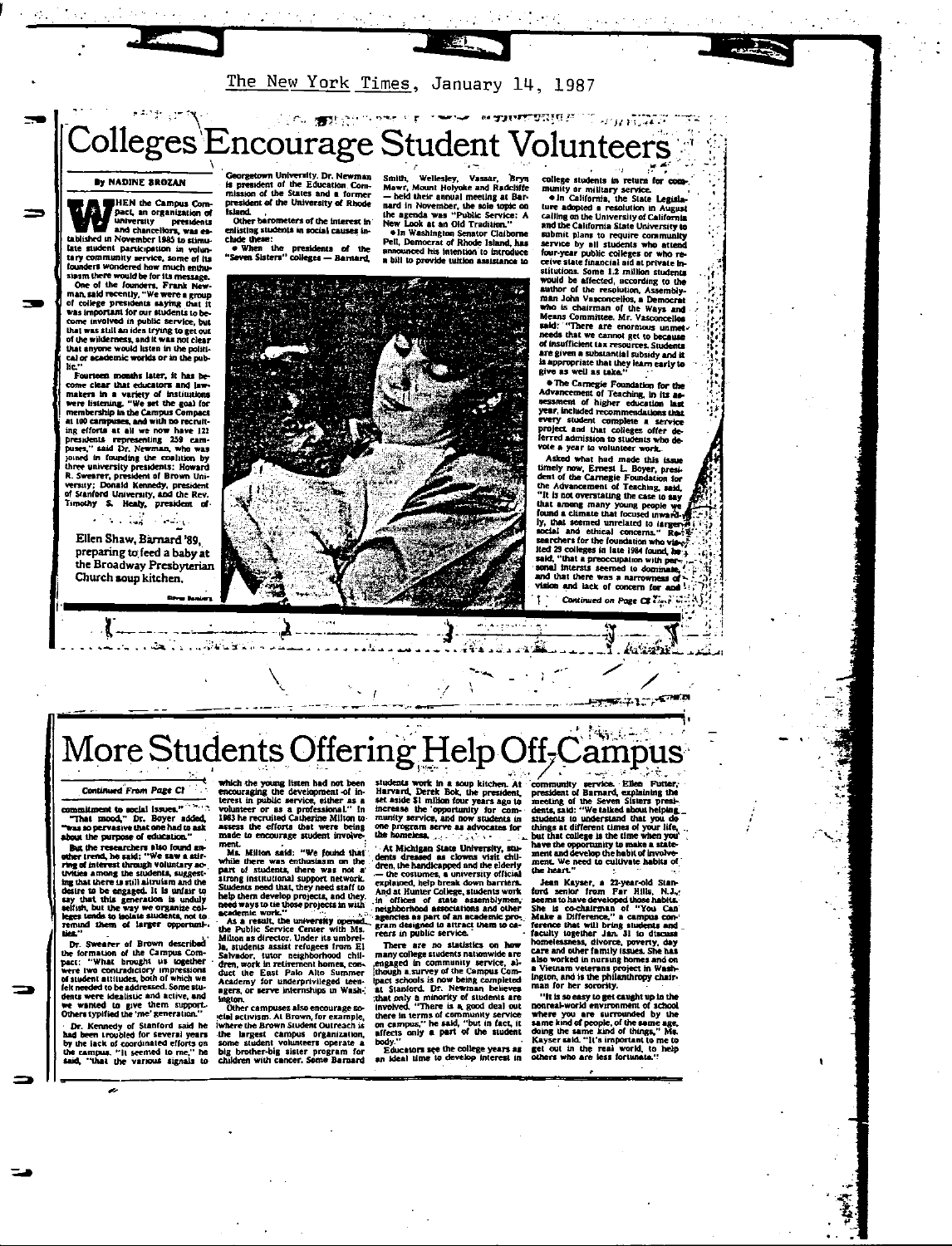## 'Campus Compact' Project Stresses Public-Service Commitment by Students



Paul Lipson. a Brown University student volunteer, helped create a garden in the South Bronx.

#### **By ELIZABETH GREENE**

If the people who make up Campus Compact could have as much success motivating students as they have had inspiring one another, student apathy would soon fade into obsolescence.

The college and university presidents and chancellors who compose the group. now numbering about 120 and growing. have been meeting for more than a vear to devise ways of strengthening students' commitment to public service. Each time, the presidents return to their campuses reinvigorated and with a plethora of ideas.

Now, they say, they are ready for the real work: turning the talk into action.

Donald Kennedy, president of Stanford University, founded the group with the Rev. Timothy S. Healy and Howard R. Swearer, presidents of Georgetown and Brown Universities, respectively, on the

premise that participation in community service is essential to a good education (The Chronicle, October 23, 1985). Mr. Kennedy says "we have a success on our hands" in terms of membershin.

But he asks: "How do you institutionalize public service and begin to relate it to the curriculum and really make it an organic part of the institutions that belong to Compact?

"One doesn't really know how that is noing to go.".

#### **Promoting Civic-Mindedness**

The group, a project of the Education Commission of the States and its president. Frank Newman, believes that highereducation institutions have a responsibility for promoting civic-mindedness among their students, and that the apathy of to-Continued on Page 32, Column 1

## 32 • THE CHRONICLE OF HIGHER EDUCATION • January 21, 1987

## 'Campus Compact' Project Stresses Public Service

#### **Continued from Page 1**

day's generation is in part the fault of educators who have not placed enough emphasis on public-service values.

"No one has been out saying to them. 'Look, this is importantthere are things you can do for this country,' " says Mr. Newman.

The most important thing Campus Compact can do, he says, is help create a national atmosphere that supports the group's call for service.

Daily, from an office at Brown University, Campus Compact's staff of six provides college students and officials with assistance in starting service programs nationwide. It is

January 21, 1987

The Chronicle of Higher Education,

public-service information.

The college presidents' plans include:

 $\blacktriangleright$  Examining means of tying more service components to the curriculum.

 $\blacktriangleright$  A push for television programs and newspaper and magazine articles featuring student volunteers.

> Looking at ways of linking financial aid to public service.

Encouraging college public-relations officers to alert newspapers nationwide to the civic activities of students from their towns.

Selecting four students every year, beginning this March, to re-

also building up a clearinghouse of ceive \$1,500 each to facilitate their doing public-service work. Nominations will be accepted from every member.

> A push by the Rev. Theodore M. Hesburgh, president of the University of Notre Dame, for federal funds for a program modeled after the Reserve Officer Training Corps. in which the government would pay for students' college education in return for four years of service in the Peace Corps. The corps has approved the idea.

#### \$1.5-Million Appropriated

The group claims some responsibility for creating the climate that allowed for certain changes in the Higher Education Act of 1965 last fall.

Its leaders pushed for and won an amendment requiring that, in cases of students working in communityservice programs, the federal government contribute a greater share of College Work-Study money. In addition, \$1.5-million for communityservice projects was appropriated to the Fund for the Improvement of Postsecondary Education,

"The compact has leadership on it," says Charles B. Reed, chancellor of the State University System of Plorida: mentioning Mr., Hesburgh,<br>Mr. Kennedy, and John DiBiaggio,<br>president of Michigan State Univer ುಲೆ ಒಂದು sity. "Folks like that make a differmor<sup>ana</sup>n Soosa ay ahay 林小脉語

<sup>3</sup> (Treaty and I 操造

i je predstavljana predstavljana

r continued <del>-)</del>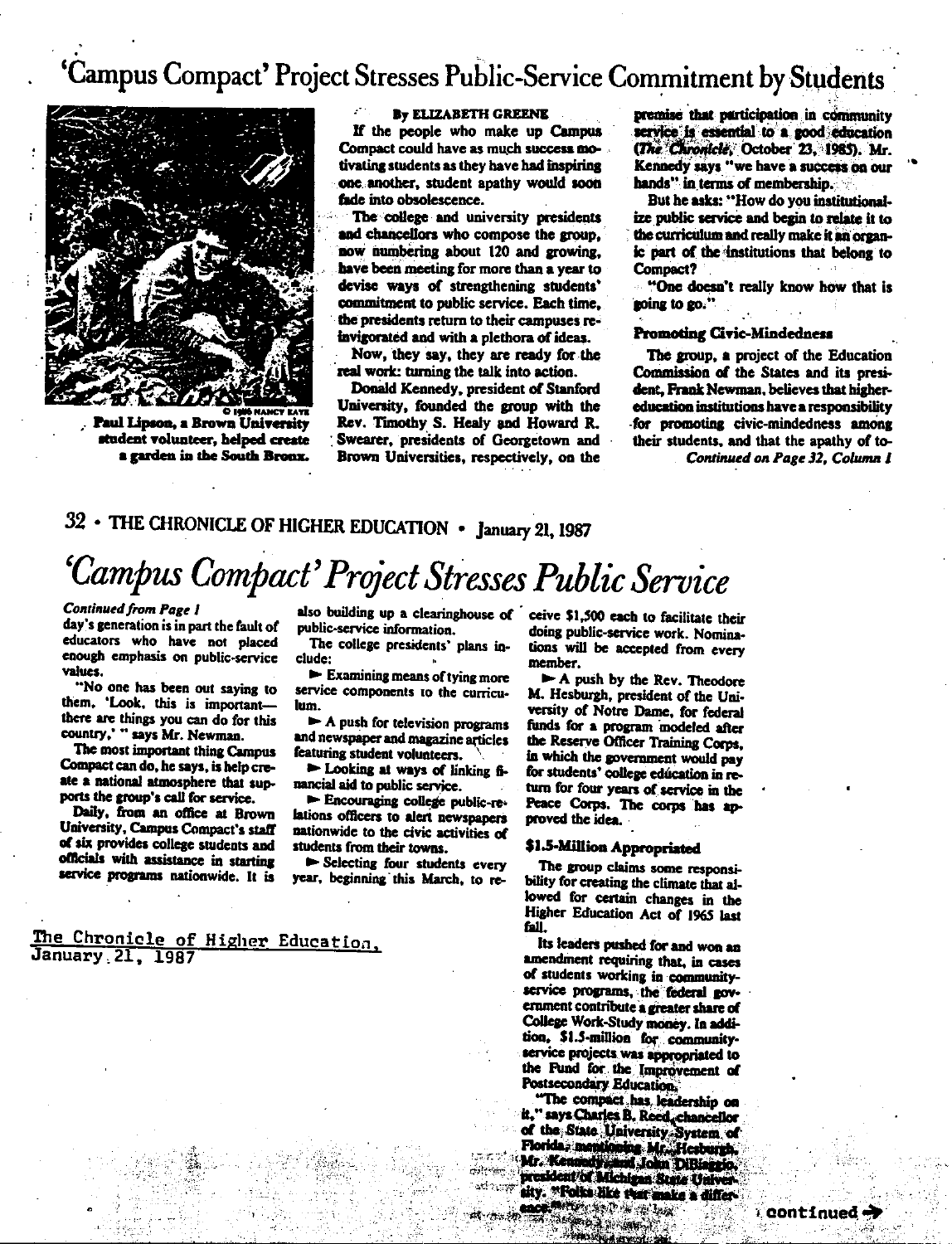Several of the group's members believe it is crucial that institutions begin building service elements into the curriculum, cither by requiring YOluntccr work in some classes or by teaching about social action and civic-mindedness. In addition IO showing that public service is central to **Che** mission of higher education, doing this would help students apply their coursework to life beyond colteae.

Mr. Kennedy suggests that faculty members make better use of case material in their teaching and invite "people who are actually players in the policy arena<sup>\*</sup> to lecture, exposing students to real-life decision making.

Before Ibis can be dnnc, he says. "faculties have to be persuaded that there's some really solid intellectual substance there. Otherwise they won't think it's serving an academic purpose as well as it serves a social purpose."

#### **Adult-1.itency Elforts**

Paul A. Elsner, chancellor of the Maricopa County Community College District in Arizona. says a volunteer-service requirement, which he is considering, would be especially educational for older woman students who feel out of touch with the work. world outside the home.

One of the group's main campaigns is to involve greater numbers of students in adult-literacy efforts, for which it received a \$130,000 grant from an anonymous donor and hired a staff person.

At Brown, the Center for Public Service got in touch with local community groups to determine the kind of literacy help they needed from student volunteers and is planning to train students interested in becoming tutors, according to Susan Stroud, director of both the ccnler and Campus Compact.

She calls the latter's literacy campaign "'a good match between an important national need and student re-<br>sources."

So as not to repeat the work of others unnecessarily. Campus Compact will work with various service groups, such as the Campus Outreach Opportunity League (COOL), a group run mostly by recent graduates, and Youth Service America, another independent group.

""We're working toward the same ends," says Ms. Stroud. "We need to be working at it from a number of different angles."

Campus Compact gave COOL **\$6,000** to help with a resource book the group was writing, in return for a couple of hundred copies.

Says Robert Hackett, cooL's outreach director, "We've really hit the students. We sleep on their couches and go to their parties . .• ,.. \_\_\_ .,,. *r ....,""c1* has taken the

.,::,- **Caini,u.** c,.,, •• ,- , **be says, CllllpUo afflclals**  didn't believe college students could be motivated for public service. "Everybody said, 'You're crazy; college

Echoing die sentiments **ot many**  members, Sister Janice E. Ryan, president of Trinity College in Vermont, says, "'What it has done is ea-, able me, who has a great deal of interest in community and public service and in leadership, to be with a group of presidents who were singularly focusing on this topic.

"That was catalytic to my own en-

Says Mr. Hackett, "I think that<br>having 100 presidents talking about this is helping. They have the potenlial to do very big things."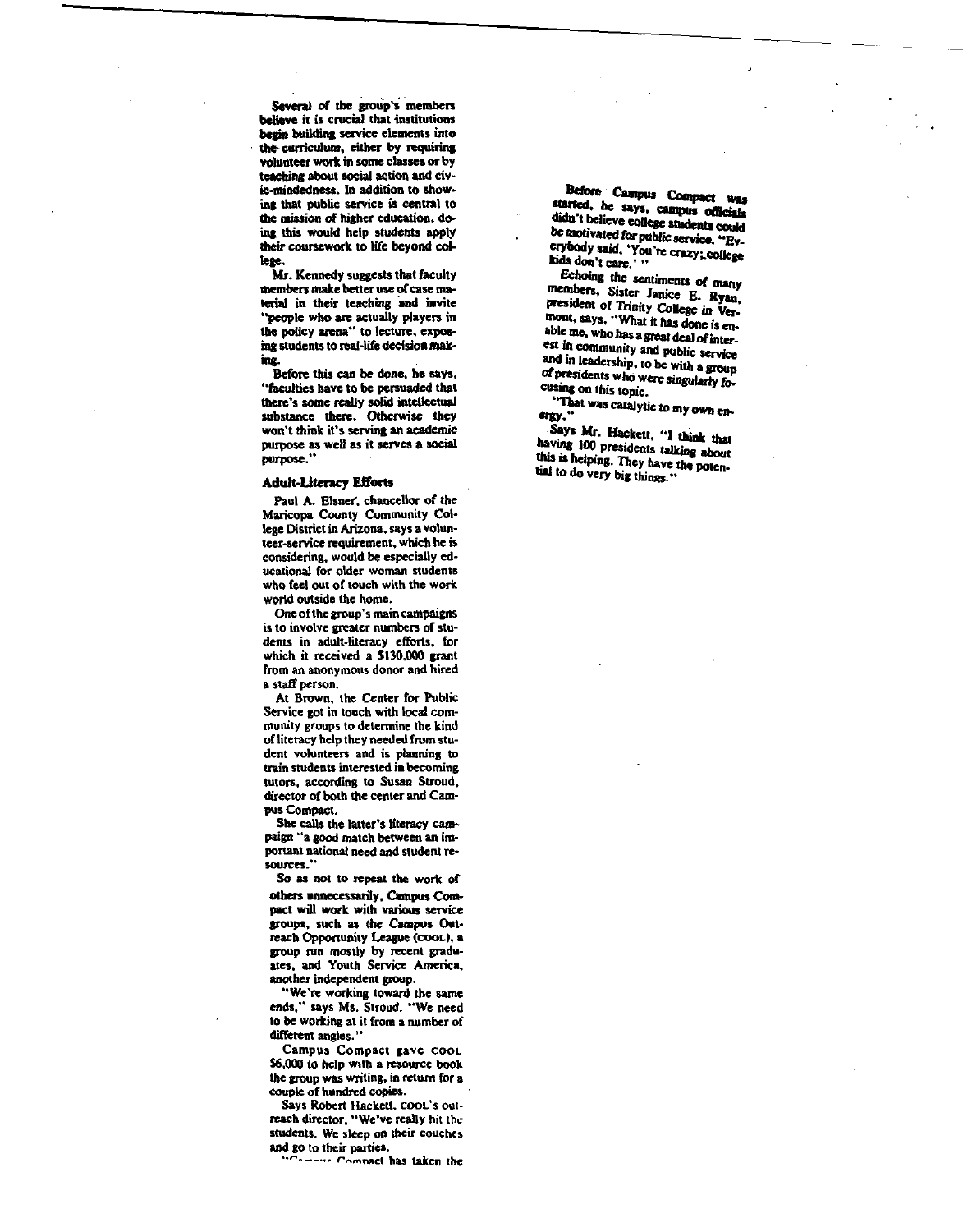## **FORUM**

#### *EDUCA110N COMMISSION OF*  **THE STATES**



Critics charge that an entire generation of college students has lost any notion of public service as an integral part of their private lives and that colleges and universities are doing little if anything to counter this disturbina social drift.

Students, facuity and executives at more than 120 campuses across the country are proving them wrong through their participation in a highly spirited venture called Campus Compact: The Project for Public and Community Service.

Affording youth the opportunity to serve their community is an idea with generational stayingpower. Consider the Civilian Conservation Corp, established 1933, and later the Peace Corps, each of which served two preceding generations as well as the call by several White House hopefuls for a federally sponsored youth service program. In addition, no less than five national service bills have been introduced in the 100th Congress and a crowing coalition of leaden from education. social ervices, government and religion are giving impetus to the idea.

While the vision grows and gathers the momentum of public attention, college and university presidents who have signed on with the Campus Compact have been directing their energies to increasing student participation in public service for the past three years.

Headquartered at Brown University, Campus Compact is under the administrative direction of 1he Education Commission of the States. Growing out of the perception that college students are exposed to programs that overemphasize vocational pursuits at the expense of responsible civic involvement in democratic society, about three dozen college leaders met in April 1985 to discuss efforts they could take to encourage the ethic of public service through hands-on experience. Since then their numbers have grown exponentially.

Campus Compact aims to promote public service as a slrong component of a wcll-struclurcd higher education. ECS President Frank Newman, a former university president who coordinated the

establishment of this project, suggests that colleges could establish campus centers for volunteer programs with paid staff coordinators or provide more adequate information about public service careers through existing career counseling and even offer fellowships foe s1udents proposing public service projects during their summer vacation all or which are examples or programs now underway at some colleges and universities in the Campus Compact.

**Campus Compact** 

Newman also observes that overall. few students are aware of service opportunities in their own communities. As most universities do not have co-curricular service organizations on campus and few actively encourage public service, the very notion of community service suffers a lack of Slatus.

Campus Compact: The Project for Public and Community Service is chaired by Father Timothy S. Healey, S.J., president of Georgetown University; Howard Swearer, president or Brown University; and Donald Kcnocdy. president of Stanford Univenity. Thc Compact has earned the financial support of the private sector. Foundation funds from Ford, Johnson and Atlantic Richfield arc being used to:

- Eslablish a public SC1Vice network 10 match students seeking service opportunities with local and regional service agencies
- Assist the establishment of on-campus public service centers
- Consolidate and improve access to public service information through a national information clcwinghousc
- Sponsor regional mcc1ings with legislators and representatives from business, higher education and philanthropy
- **Develop creative proposals for federal assistance** through student-aid-for-service work
- Put the issue of youth service on the national agenda by promoting public awareness or the need for a revitalized commitment to service and by stressing workable solutions

#### A Survey of Campus Activity

ł

Earlier this year, Campus Compact released results of a poll taken at 67 colleges and universities indicating that among all surveyed institutions, student public service activities were at least nominally supponcd through programs either coordinated or sponsored by lhc university ..

- 76% offer voluntary programs with some institutional support.
- 66% have an information clearinghouse or coordinating office.
- *1811* offer public service internships 1hrough academic departments.
- *IU96* allow students to receive academic crcdil for service wurk.
- *Almost halfhave* actually established public service centers.

The survey also reveals that students on these campuses are engaged in a wide range of activity, some receiving institutional support and others that students are designing and conducting independently. The following data is culled from the survey.

- 34% of the surveyed institutions estimate that slightly more than 20% of their student body is involved in public service activity.
- 21% of the institutions estimate that between 10-20% of the students are involved in public service.
- *9960(* the institutions estimate that less lhan I O'l, of their students are involved in public service.
	- 16% of the institutions estimate that less than 5% of their students are involved. 18% of the institutions are unable to determine
	- the estimate of their students involved in public service.

One problem with tracking public service student activity is the fact that nonresidential and older students may be participating on their own and actually would be counled if the insli1ution had better information about them.



George Cuevas, Diane Koucky, Gerald Robinson, Joseph O'Brien, Eileen Doyle

#### Profiles in Public Service

Recently, the annual Robinson Student Humanitarian Achievement Award, honoring college students who perform outstanding community service, went to four individuals nominated by college and university presidents participating in the Campus Compact. The award, established last year by attorney Gerald J. Robinson as an outgrowth of recognition program he initiated with friends at Yale University, Cornell University and Vermon<br>Law School, this year recognizes:

- George Cuevas, of San Jose, California. A senior at Stanford University. Cuevas is a tutor and coordinator of the Barrio Assistance Program, a student-run tutorial and skills development program for economically and educationally disadvantnged children in East Palo Alto. He is responsible for seeking support and mainlaining<br>a yearly budget of more than \$13,000 and for developing educational curriculum for the program.
- Joseph ()'Orlen, of Worccs1er, Massachusclls. A senior at Fordham University, the Bronx,<br>O'Brien recruited student volunteers as a member of "Part of the Soiution" (P.O.T.S.), a community volunteer organization, and helped raise more than \$7,000 as well as having worked as a cook and a counselor to help establish a soup

kitchen and ernergency shelter for the hungry and homeless in 1he Bronx.

- Diane Koucky, of Decatur, Illinois. A senior at the University of Illinois. Urbana. Koucky is founder of "HOPE FOR THE CHILDREN." the university's first all-campus philanthophy, which<br>has raised mune than \$7,000 to support Matthew House, a community house in Champaign-Urbana serving some 250 underprivileged children. In addition, Koucky has worked as a lutor, tutor coordinator and C(IUnsclor.
- Eileen Doyle, of Demarest, New Jersey. A senior at the University of Pennsylvania. Doyle. as coordinator for Universal City Hospitality Coalition - a volunteer organization that hosts five dinners weekly for the homeless - recruited voluntceB, raised 5Uf'PO" muney and intends IO help establish a daytime "Survival Center," to provide shower facilities, a sitting room, tutoring services and job counseling for the homeless.

For additional information about Campus Compact: The Project for Public and Comnunity Service contact: Susan Stroud, director, or Saphira<br>Baker, assistant director, at Box 1975, Brown University, Providence, Rhode Island 02912; lelephone 401-863-1119.

1.: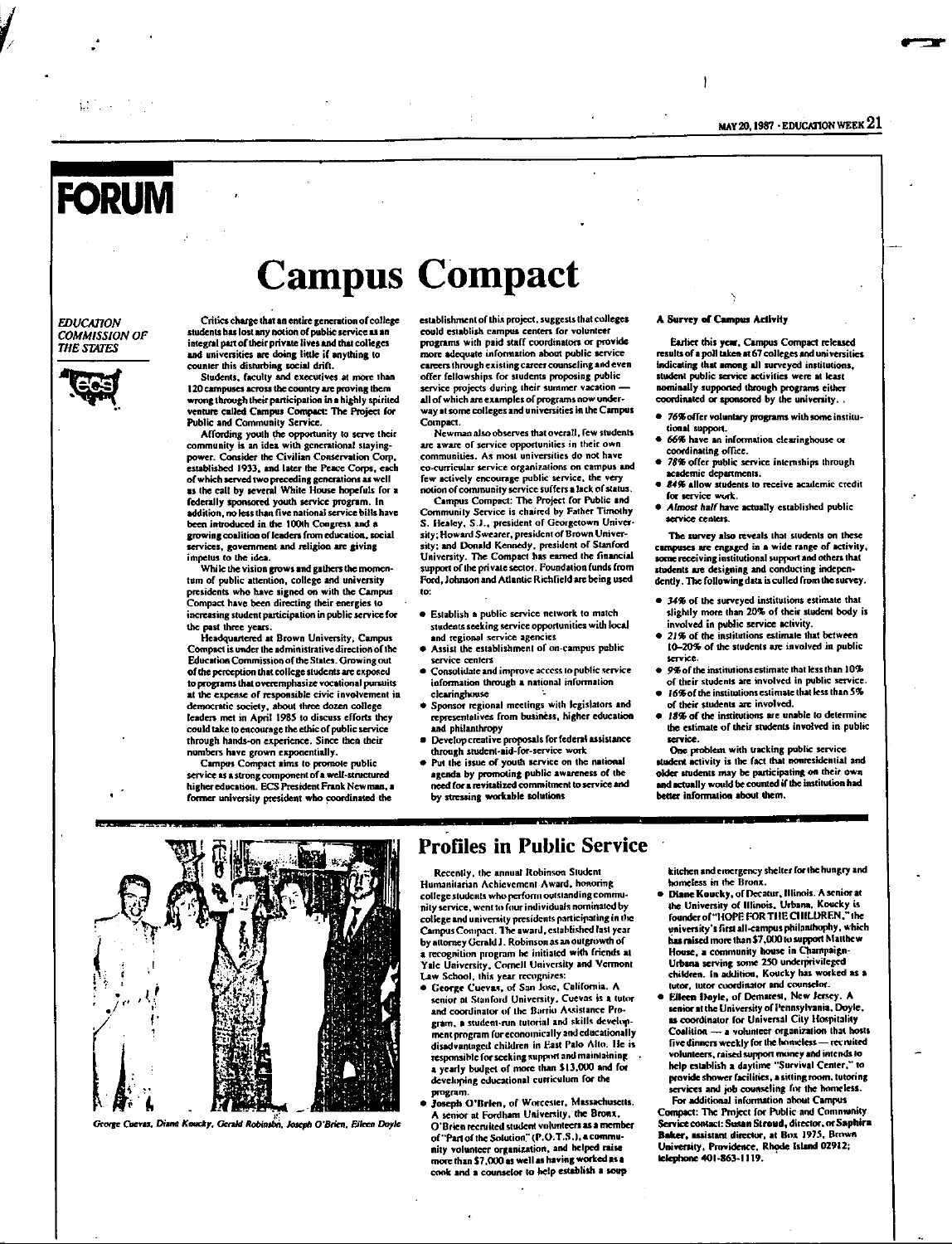#### **CAMPUS COMPACT COALITION**

#### **STATE**

أشبهها

Arizona

California

Colorado

Connecticut

Florida

Georgia

**Illinois** 

Indiana

lowa

Kansas

#### **INSTITUTION**

Maricopa County Community College District Office

Calif. State Univ. System Los Angeles Comm. College Mills College Mount St. Mary's College San Francisco C.C. District **Stanford University** Univ. of California System U. of California/Berkeley U. of California/Los Angeles University of Southern California University of San Diego **Westmont College** 

#### Colorado College

**Connecticut College Trinity College** University of Connecticut Wesleyan University Yale University

**Brevard Community College Eckerd College** Miami-Dade Community College State Univ. System of Florida University of Central Florida University of Florida University of North Florida Univeristy of West Florida

Morehouse College Spelman College

Knox College Lewis University Roosevelt University University of Chicago Univ. of Illinois, Urbana-Champaign

\*DePauw University Earlham College University of Notre Dame

**Grinnell College** \*University of lowa

#### **Bethany College**

#### PRESIDENT/CHANCELLOR

Paul A. Elsner, Ch.

W. Ann Reynolds, Ch. Leslie Koltai, Ch. Mary S. Metz Sr. Magdalen Coughlin Hilary Hsu. Ch. Donald Kennedy David Gardner Ira Michael Heyman, Ch. Charles Young, Ch. James H. Zumberge Author E. Hughes David K. Winter

Gresham Riley

Oakes Ames James F. English, Jr. John T. Casteen III Colin G. Campbell Benno Schmidt

Maxwell C. King Peter H. Armacost Robert McCabe Charles B. Reed, Ch. **Trevor Colbourn** Marshall M. Criser Curtis L. McCrav James A. Robinson

Hugh M.Gloster **Barbara Carter** 

John P. McCall Br. David Delahanty Rolf A. Weil Hanna H. Gray Thomas E. Everhart, Ch.

**Robert Bottoms** Richard J. Wood Fr. Edward Malloy, CSC

George A. Drake James O. Freedman

Peter J. Ristuben

 $\overline{\phantom{0}}$  1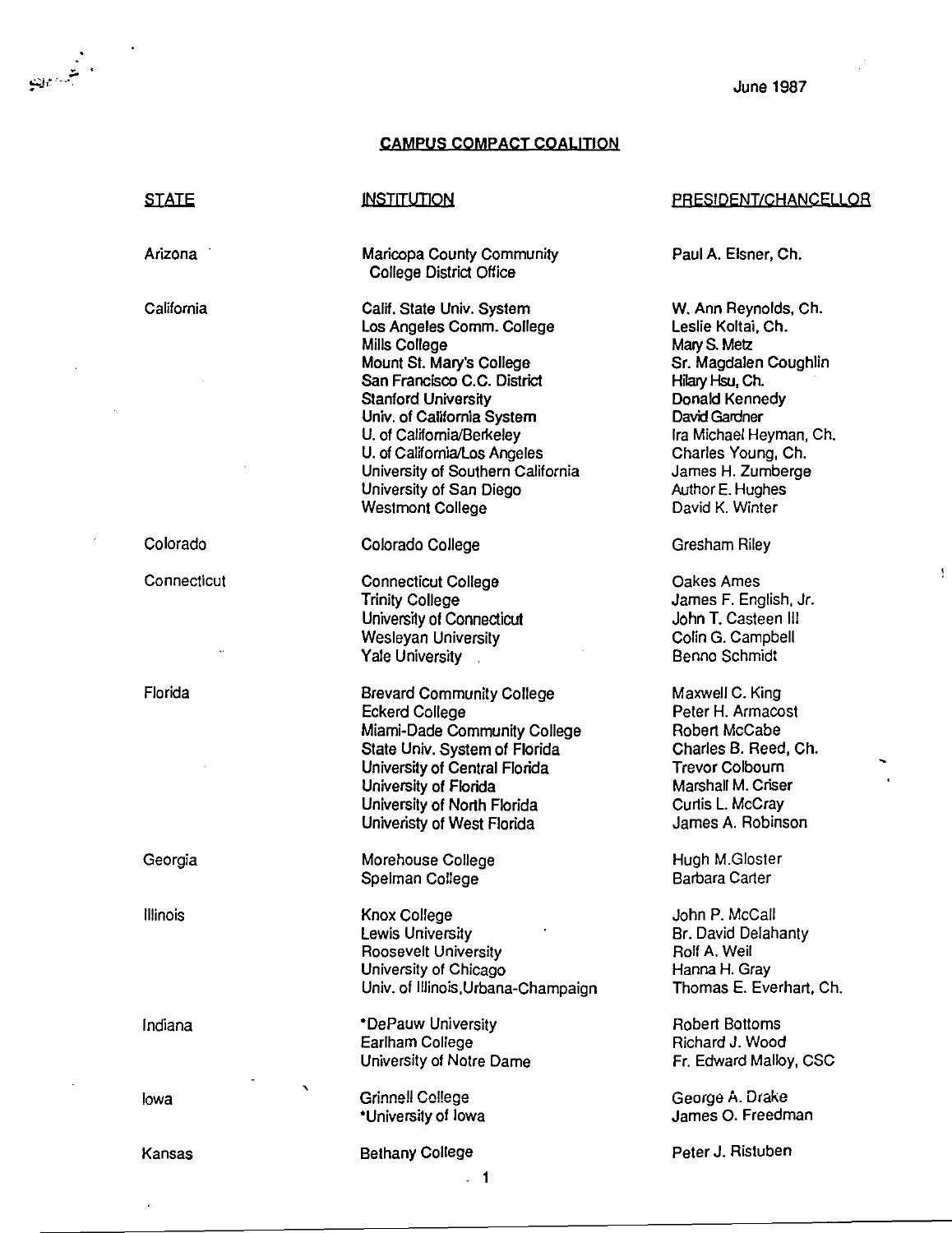June 1987

 $\ddot{\phantom{a}}$ 

| Kentucky               | Berea College<br><b>Centre College</b><br>University of Kentucky                                                                                                                                                                                                                  | John Stephenson<br>Richard L. Morrill<br>Otis A. Singletary                                                                                                                                                            |
|------------------------|-----------------------------------------------------------------------------------------------------------------------------------------------------------------------------------------------------------------------------------------------------------------------------------|------------------------------------------------------------------------------------------------------------------------------------------------------------------------------------------------------------------------|
| Louisiana              | Xavier Univ. of Louisiana                                                                                                                                                                                                                                                         | Norman C. Francis                                                                                                                                                                                                      |
| Maine                  | <b>Bates College</b><br>University of Maine at Orono                                                                                                                                                                                                                              | Thomas H. Reynolds<br>Arthur M. Johnson                                                                                                                                                                                |
| Maryland               | <b>Hood College</b><br>Johns Hopkins<br>U. of Maryland, Baltimore County                                                                                                                                                                                                          | Martha E. Church<br>Steven Muller<br>Michael Hooker, Ch.                                                                                                                                                               |
| Massachusetts          | <b>Brandels University</b><br>Hampshire College<br><b>Harvard University</b><br>M.I.T.<br>Radcliffe<br><b>Suffolk University</b><br><b>UMass/Amherst</b><br>Wellesley<br><b>Wheaton College</b>                                                                                   | Evelyn E. Handler<br><b>Adele Simmons</b><br>Derek Bok<br>David Saxon, Ch.of Bd.<br>Matina S. Horner<br>Daniel H. Perlman<br>Joseph Duffey, Ch.<br>Nannerl Keohane<br>Alice Emerson                                    |
| Michigan               | *Alma College<br>Kalamazoo College<br>Michigan State University<br>"University of Michigan                                                                                                                                                                                        | Oscar E. Remick<br>David W. Breneman<br>John A. DiBiaggio<br>Harold Shapiro                                                                                                                                            |
| Minnesota <sup>-</sup> | *Carleton College<br><b>Mankato State University</b><br>Metropolitan State University<br>U. of Minn., Minn/St. Paul                                                                                                                                                               | David Porter<br>Margaret R. Preska<br>Reatha Clark King<br>Kenneth H. Keller                                                                                                                                           |
| Mississippi            | *Tougaloo College                                                                                                                                                                                                                                                                 | J. Herman Blake                                                                                                                                                                                                        |
| Missouri               | *U. of Missouri, Columbia<br>U. of Missouri, Kansas City<br>William Jewell College                                                                                                                                                                                                | Duane Stucky, Ch.<br>George A. Russell<br>J. Gordon Kingsley                                                                                                                                                           |
| Nebraska               | University of Nebraska                                                                                                                                                                                                                                                            | Ronald W. Roskens                                                                                                                                                                                                      |
| New Hampshire          | *Dartmouth College<br>*Keene State College                                                                                                                                                                                                                                        | David T. McLaughlin<br>Richard Cunningham                                                                                                                                                                              |
| New Jersey             | *Princeton University                                                                                                                                                                                                                                                             | William G. Bowen                                                                                                                                                                                                       |
| New York               | <b>Bank Street College</b><br><b>Bard College</b><br><b>Barnard College</b><br>City University of NY<br><b>Colgate University</b><br>College for Human Services<br><b>Cornell University</b><br><b>Fordham University</b><br>Hobart and William Smith Colleges<br>*Hunter College | Richard Ruopp<br>Leon Botstein<br><b>Ellen Futter</b><br>Joseph F. Murphy<br>George D. Langdon, Jr.<br>Audrey C. Cohen<br><b>Frank Rhodes</b><br>Fr. Joseph O'Hare, S.J.<br><b>Carrol Brewster</b><br>Donna E. Shalala |

 $\ddot{\phantom{0}}$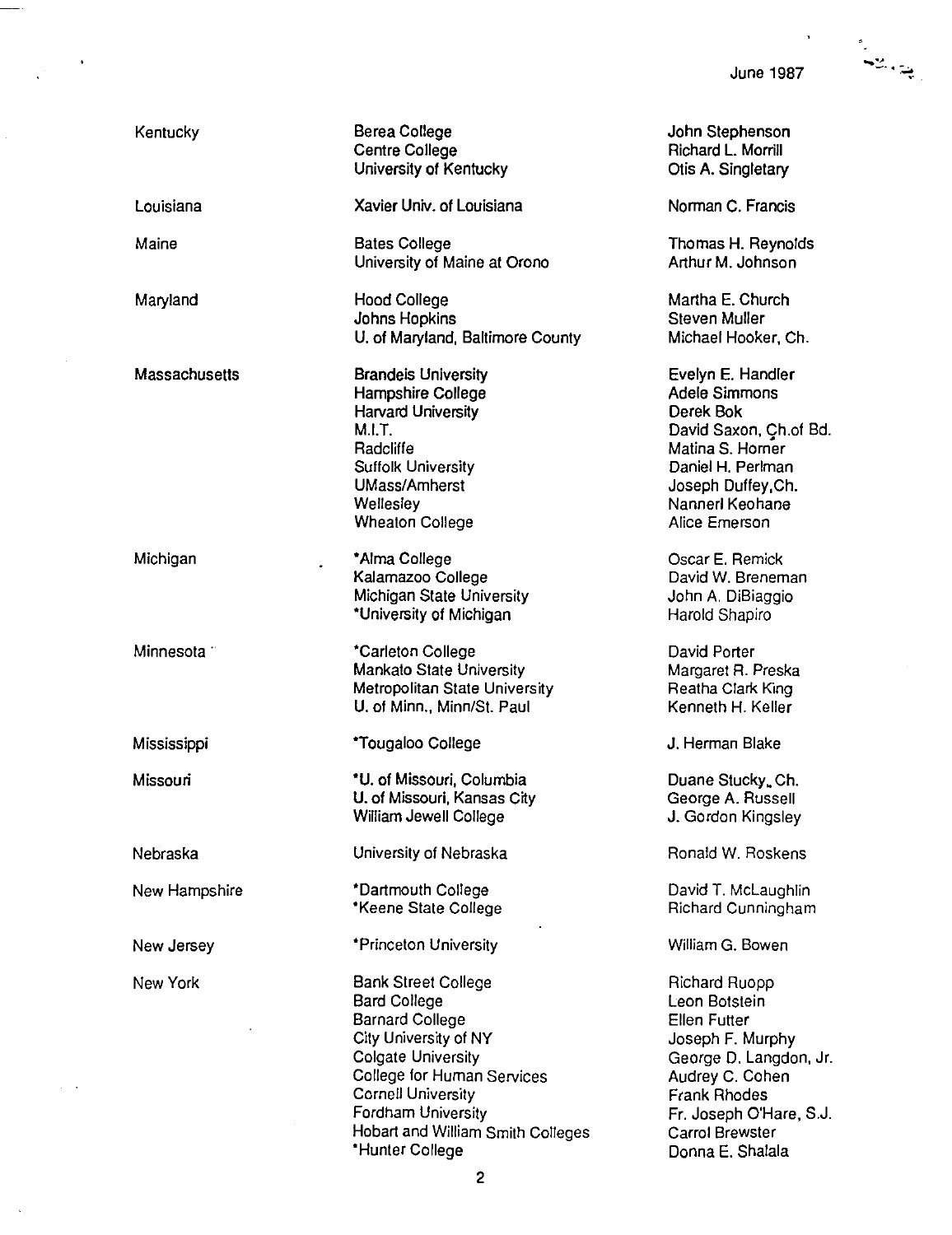| $\mathcal{L}_{\mathbf{p}}$ |                   |                                                                                                                                                                                                      | <b>June 1987</b>                                                                                                                                              |
|----------------------------|-------------------|------------------------------------------------------------------------------------------------------------------------------------------------------------------------------------------------------|---------------------------------------------------------------------------------------------------------------------------------------------------------------|
|                            | New York (cont'd) | Nazareth College of Rochester<br><b>New York University</b><br><b>Rockland Community College</b><br>Rochester Institute of Technology<br>*State University of NY<br>Vassar College<br>*Wells College | Rose Marie Beston<br><b>John Brademas</b><br>F.Thomas Clark<br>M. Richard Rose<br>Jerome B. Komisar, Ch.<br><b>Frances Fergussen</b><br>Patti McGill Peterson |
|                            | North Carolina    | Davidson College<br>Johnson Cay Smith University<br>St. Andrews Presbyterian Coll.<br>Univ. of North Carolina-Asheville                                                                              | John W. Kuykendall<br>Robert Albright<br>A.P. Perkinson, Jr.<br>David G. Brown, Ch.                                                                           |
|                            | Ohio              | Case Western Reserve University<br><b>Oberlin College</b><br>Ohio Wesleyan<br><b>Wittenberg University</b>                                                                                           | David V. Ragone<br>S. Frederick Starr<br>David Warren<br>William A. Kinnison                                                                                  |
|                            | Oregon            | <b>Reed College</b>                                                                                                                                                                                  | Paul E. Bragdon                                                                                                                                               |
|                            | Pennsylvania      | Lafayette College<br>Susquehanna University<br>University of Pennsylvania                                                                                                                            | David W. Ellis<br>Joel L. Cunningham<br>Sheldon Hackney                                                                                                       |
|                            | Rhode Island      | <b>Brown University</b>                                                                                                                                                                              | Howard R. Swearer                                                                                                                                             |
|                            | South Carolina    | U. of South Carolina at Columbia<br><b>Wofford College</b>                                                                                                                                           | James B. Holderman<br>Joab M. Lesesne                                                                                                                         |
|                            | Tennessee         | Univ. of Tennessee- Knoxville<br><b>Vanderbilt University</b>                                                                                                                                        | Jack E. Reese, Ch.<br>Joe B. Wyatt, Ch.                                                                                                                       |
|                            | Texas             | <b>Austin College</b><br><b>Rice University</b><br>Southwestern University<br><b>Trinity University</b>                                                                                              | Harry E. Smith<br>George Rupp<br>Roy B. Shilling, Jr.<br>Ronald Calgaard                                                                                      |
|                            | Vermont           | <b>Trinity College</b><br><b>University of Vermont</b>                                                                                                                                               | Sr. Janice Ryan<br>٠<br>Lattie F. Coor                                                                                                                        |
|                            | Virginia          | Hollins College<br>University of Virginia                                                                                                                                                            | Paula P. Brownlee<br>Robert O'Neil                                                                                                                            |
|                            | Washington        | Evergreen State College<br>*Seattle University<br>University of Puget Sound                                                                                                                          | Joseph D. Olander<br>Fr. Gregory F. Lucey, S.J.<br>Philip M. Phibbs                                                                                           |
|                            | Washington, D.C.  | Georgetown University                                                                                                                                                                                | Fr. Timothy Healy, S.J.                                                                                                                                       |
|                            | West Virginia     | <b>Concord College</b>                                                                                                                                                                               | Jerry L. Beasley                                                                                                                                              |
|                            | Wisconsin         | Alverno College<br><b>Beloit College</b><br>Lawrence University                                                                                                                                      | Sr. Joel Read<br>Roger H. Hull<br><b>Richard Warch</b>                                                                                                        |

 $\epsilon$ 

"Institutions where Compact presidents have left or are leaving.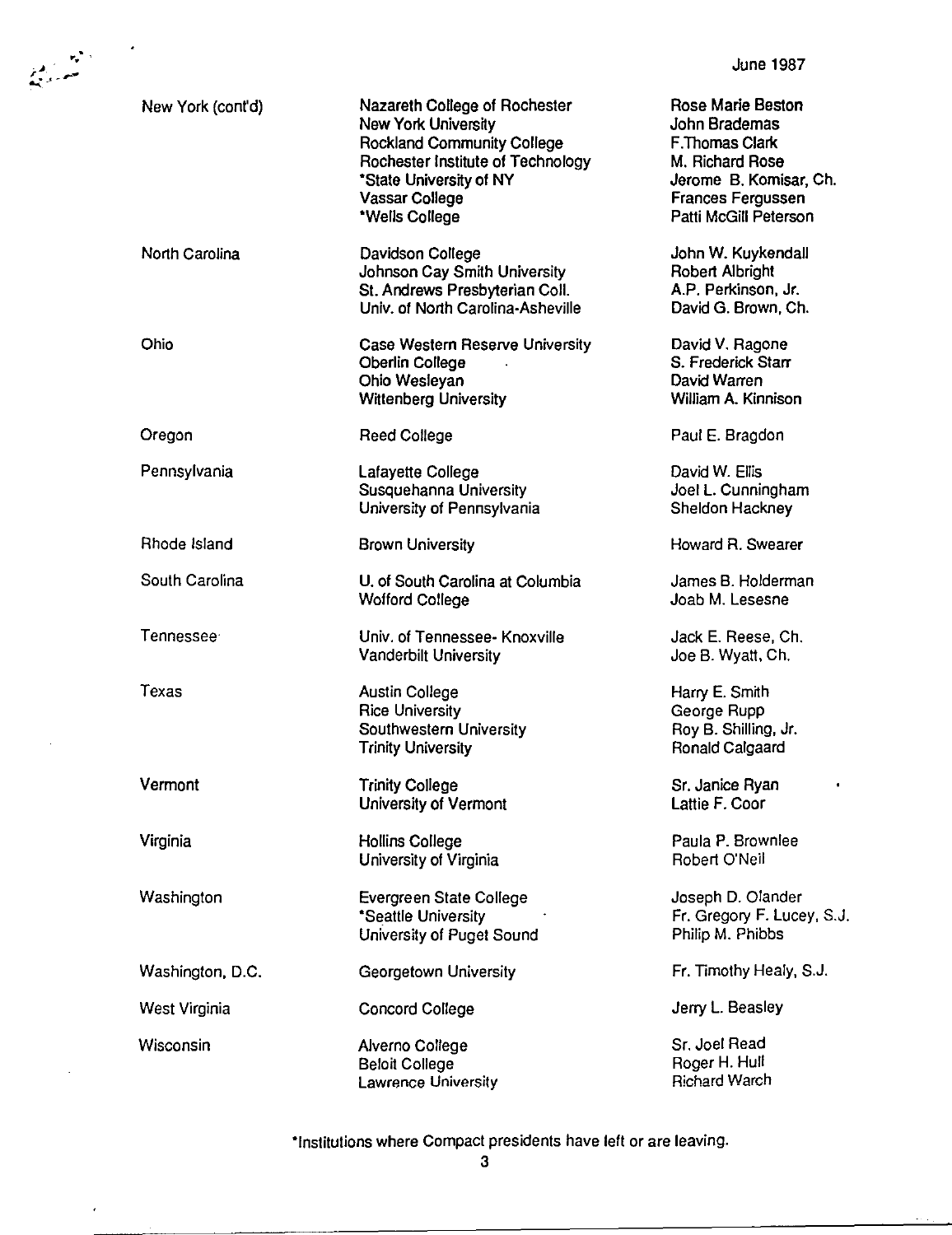#### SUMMARY OF THE EFFORTS OF CAMPUS COMPACT IN '85-'86 TO INCREASE COLLEGE STUDENT INVOLVEMENT IN PUBLIC SERVICE

The mission of Campus Compact is to involve more students in public service activities while in college so that students leam the importance and effectiveness of their individual efforts 1o address social problems, In its first year, Campus Compact established an office at Brown University, organized an active coalition of 121 university presidents, and inrtiated some exciting projects aimed al encouraging public service and civic responsibility among college students. Operating funds were secured from the Ford Foundation , the Exxon Education Foundation, and the Atlantic Richfield Foundation. The first meeting of the coalition, including 40 presidents and chancellors and 9 foundation officers, was held in January, 1986 and sponsored by the Johnson Foundation. Since that lime, **we** have convened meetings of university presidents and policy makers in conjunction with a number of major educational organizations.

**As** Campus Compact moves into its second year, **we** are faced increasingly with the need to set priorities and make policy decisions for the project. For that reason, we have established a 14-member Executive Committee of presidents who are representative of a geographically and structurally diverse group of higher education institutions. This committee includes the Chairs of the following three task forces: Media Relations, Federal Initiatives, and State Initiatives.

During 1985-86, Campus Compact concentrated on five areas in its efforts to foster community service:

1)To provide information and technical assistance to on<ampus public service programs across the nation:

•We are preparing a report on the level of current student involvement in public service activities. an inventory of institutional policies and programs relating to community service, and a directory of campus practitioners based on a survey conducted by Stanford University.

•We have available a ~resource book" for students to promote community service activities.

•We are in Iha process of collecting resource materials to facilitate the development of public service programs across the country. It is our intention to draw attention to the material that is already available, not to create repetitive materials.

. • The information **we** collect about campus and communrty programs, from all of our sources, **is**  being used to develop a computerized clearinghouse of college and university campus public service programs and policies.

**2)To strengtherl the links between the campuses and off-campus service organizations:**  •The project staff responds to all requests for information and links off-campus community service agencies to coalition institutions in their area.

•In all of our literature we stress the importance of working with a community not "acting upon it."

•We are working with cur coalition institutions and the ABC/PBS Project Lrteracy United States to strengthen existing literacy training programs on campuses, to initiative new efforts to combat illiteracy, and to link campuses with local literacy training centers and task forces.

3)T o develop public policy that **rewards** and encourages student public **service:**  • There has been a lot of promising activity at the Federal level aimed at encouraging students' involvement in public service. Our initial discussions in the Fall of 1985 wtth Senate staff on the labor and Human Resources Committee resulted in action. In the Higher Education Act of 1965 Reauthorization, legislation passed that strengthens the links between financial aid and public service and sets up new sources of funding for community service-learning projects.

•We have initiated discussions on state policy that would encourage collegiate public service.

Ā.